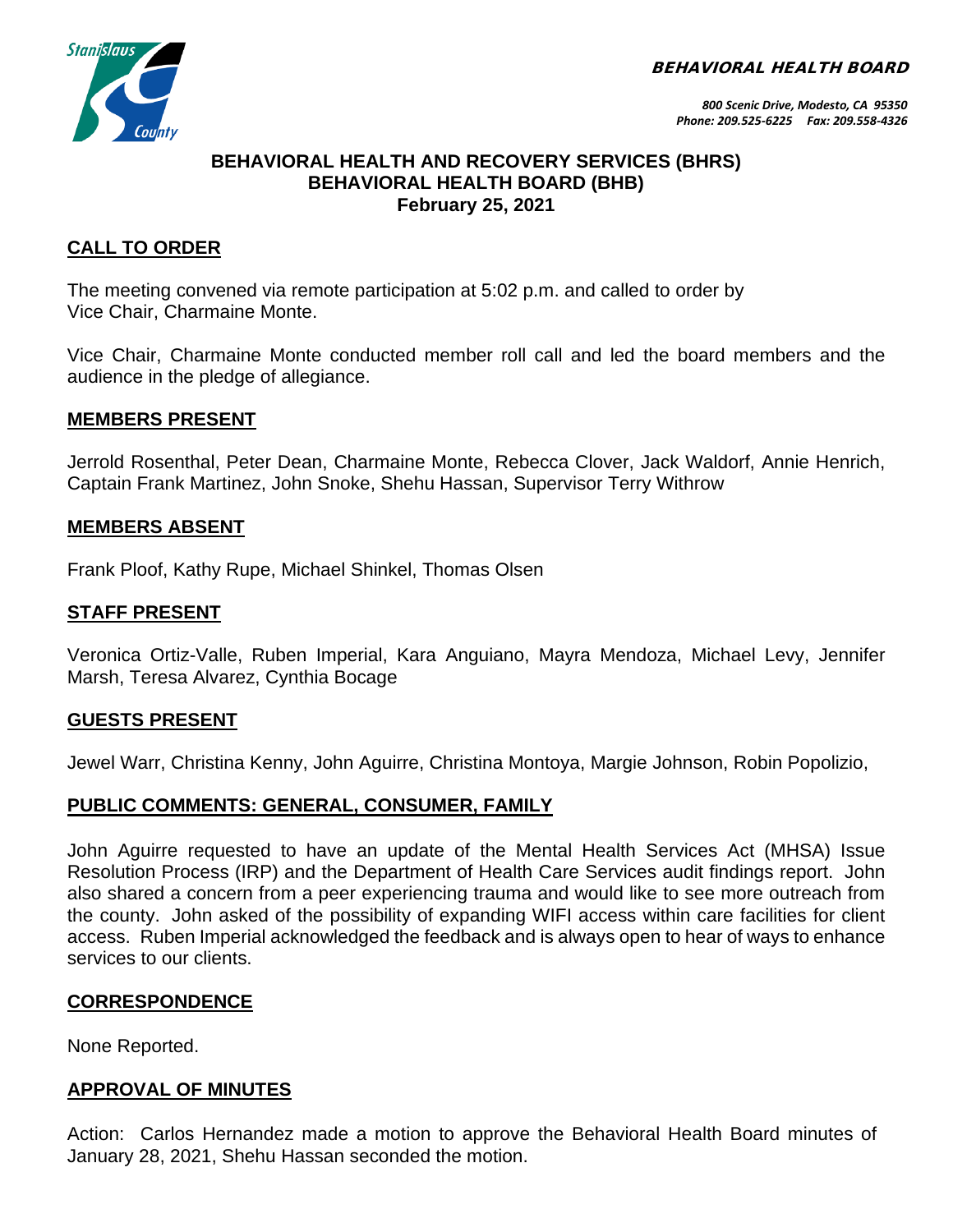Behavioral Health Board February 25, 2021 Page 2 of 4

# **BOARD OF SUPERVISORS (BOS) REPORT**

Supervisor Withrow provided the following highlights:

- There's been progress in the efforts to receiving additional vaccines for Stanislaus County and at State level.
- COVID-19 related hospitalizations have extremely decreased.
- The BOS approved to put in place an Emergency Rental Assistance Program to assist eligible individuals and families with rental/utility assistance. For additional information, please visit [Home \(stanrentassist.com\)](https://www.stanrentassist.com/)

### **PRESENTATION: Prodigal Sons and Daughters Program**

Robin Popolizio, Executive Director presented an overview of the non-profit organization, Prodigal Sons and Daughters, a drug and alcohol recovery ministry serving youth and adults in the Central Valley free of cost. Their "whole family" approach involves outpatient services, support groups, individual counseling, treatment planning, interventions, and family support. For additional information, please visit [Drug and Alcohol Recovery Support -](https://prodigalsonsanddaughters.org/) Tactical Intervention Program - Youth - [Prodigal Sons and Daughters, INC](https://prodigalsonsanddaughters.org/)

### **Drivers Under the Influence (DUI) Program Licensure Recommendation**

Jennifer Marsh, Program Coordinator with Education and Prevention presented a recommendation for the Safety Center Inc., licensing package. Since the closure of the Occupational Health Services (OHS) Multiple DUI Offender program in September 2020 in the State of California, the Safety Center, Inc., have been exhibiting the experience to provide these services engaging high risk DUI offenders in self-assessment and behavioral change. For this reason, BHRS recommends the Safety Center, Inc., licensing package to continue providing these services in Stanislaus County meeting all Title 9 regulations.

Action: The Behavioral Health Board members motioned to approve the recommendation of the Safety Center, Inc., DUI licensing package. Jennifer will move forward to obtain the Board of Supervisors approval.

# **COMMITTEE REPORTS**

### **EXECUTIVE COMMITTEE**

Charmaine Monte reported the committee set the agenda for February and agreed on a presentation from Prodigal Sons and Daughters program. Ruben Imperial mentioned the importance to bring back the topic on SB 855 Mental Health Parity Law as a future presentation for a more in-depth discussion. In addition, Frank Ploof reported the Law Enforcement Partnership Ad hoc committee met on 2/9 and 2/16 and will be meeting again on 2/23.

### **IMPACT-DEPARTMENT RUN SERVICES**

Peter Dean reported the committee met in February for a presentation from the BHRS/Coordination of Care team. This is a medical required program in place for the last couple of years successfully.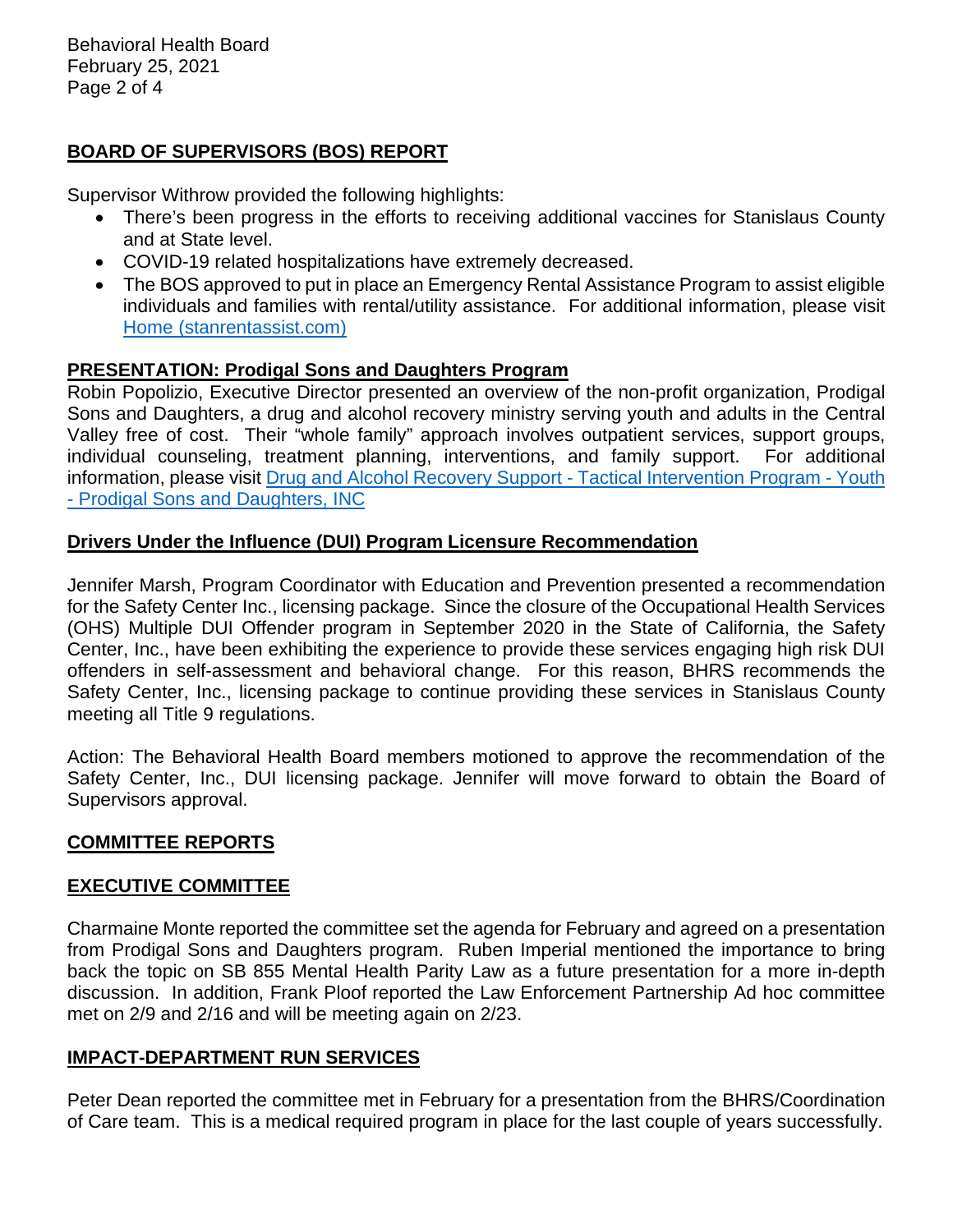Behavioral Health Board February 25, 2021 Page 3 of 4

# **IMPACT-CONTRACT RUN SERVICES**

Rebecca Clover reported the committee met in February with a presentation from Garden Gate Respite.

### **MANAGED CARE**

None Reported.

# **PREVENTION AND COMMUNITY EDUCATION/OUTREACH**

Carlos Hernandez reported the committee is scheduled to meet in March.

# **ADMINISTRATIVE, FISCAL MANAGEMENT**

None Reported.

# **AD HOC COMMITTEE ON LAW ENFORCEMENT PARTNERSHIP**

Jack Waldorf reported the ad hoc committee has met twice having productive discussions covering areas in phases around intake, in-custody, and discharge process in the jails. Captain Frank Martinez is working on an outline of the process. The committee will provide a report on recommendations to the board when finalized.

# **CULTURAL COMPETENCY, EQUITY AND SOCIAL JUSTICE COMMITTEE (CCESJC)**

Ruben Imperial reported the committee continues to focus on outcomes. The committee reviewed prevalence rates related to clients served, retention, linguistic capability, and No-Show rates. The committee also discussed training for staff to help strengthen their capability to serve our diverse communities. As an organizational approach, the committee will be inviting programs for a discussion on the different data points.

### **DEPARTMENT REPORT**

Ruben Imperial reported the following highlights:

- BHRS brought before the BOS on February 23, 2021 the Family Urgent Response System (FURS), a State mandated program in part of the Children's Continuum of Care Reform efforts. This program will establish a statewide hotline available to current and former foster youth in crisis 24/7 requiring counties to implement a mobile response team by March 1, 2021 to respond to calls from the hotline. The mobile response team will be in partnership with BHRS, Child Welfare, Probation, and Aspiranet. Ruben hopes to provide an outcomes report in approximately six months on how this program is doing.
- Discussed legislation regarding Assembly Bill 686, California Community-Based Behavioral Health Outcomes and Accountability Review and grant opportunities such Student Mental Health incentive program.
- Shared an overview of the California Advancing and Innovating Medi-Cal (CalAIM) initiative.